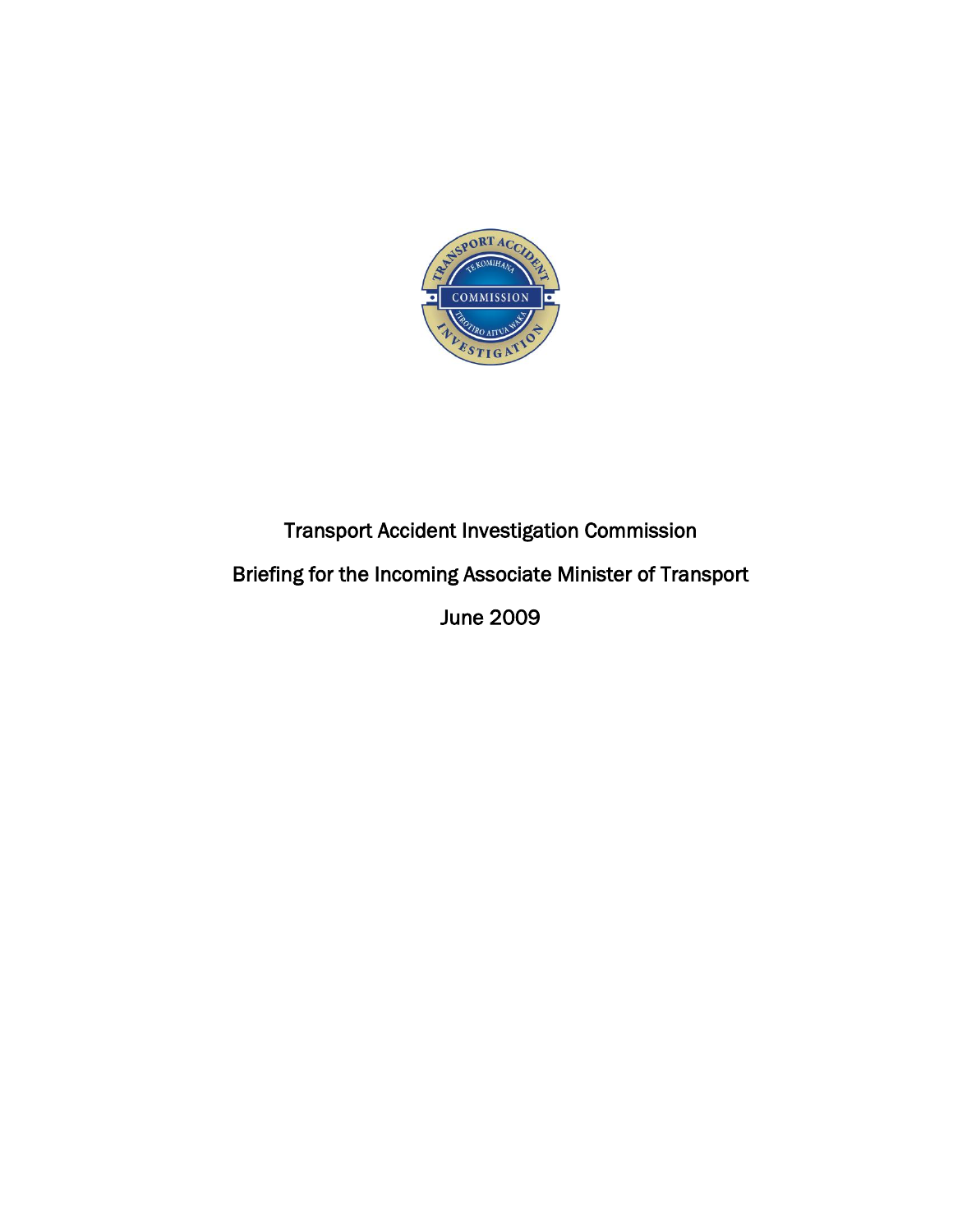## Contents

| Part A |                                                                           |  |
|--------|---------------------------------------------------------------------------|--|
|        |                                                                           |  |
|        |                                                                           |  |
|        |                                                                           |  |
|        |                                                                           |  |
|        |                                                                           |  |
| Part B |                                                                           |  |
| Part C |                                                                           |  |
|        |                                                                           |  |
|        |                                                                           |  |
|        |                                                                           |  |
|        |                                                                           |  |
|        |                                                                           |  |
|        | Transport Accident Investigation Commission Statement of Intent 2009-12 7 |  |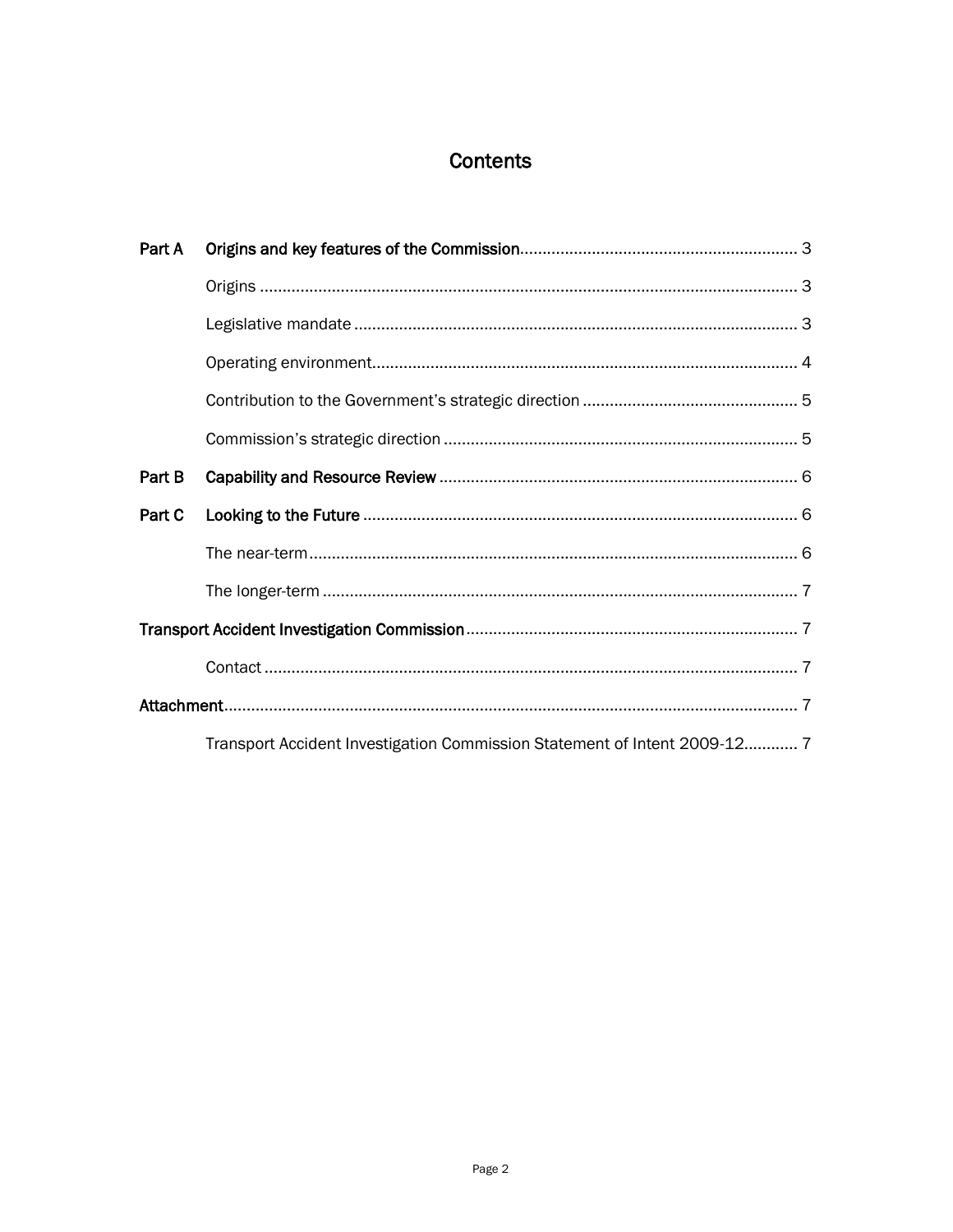### <span id="page-2-0"></span>Part A Origins and key features of the Commission

### <span id="page-2-1"></span>**Origins**

- 1 The Commission was established in 1990 to achieve greater compliance with the Convention on International Civil Aviation ("the Convention"). Unless signatory states have filed a notification of difference, they are required to comply with the standards and are expected to comply with recommended practices set out in annexes to the Convention. In Annex 13 (Aircraft Accident and Incident Investigation) there is a standard that air accidents and incidents are to be investigated by an independent investigator focused on preventing further accidents and incidents and not on apportioning blame or liability. Prior to 1990 the Office of Air Accidents Investigation within the Ministry of Transport investigated air accidents and incidents; this arrangement was seen as not providing sufficient independence to the investigator.
- 2 In 1992 the Commission was given power to inquire into rail accidents, and three years later in 1995 the Commission"s mandate was further extended to inquire into marine accidents. As with air accidents, the Commission"s marine inquiries support New Zealand"s obligations as a signatory to the Convention on the International Maritime Organisation, and the International Convention for the Safety of Life at Sea (SOLAS).
- 3 As with air accident investigations under Annex 13, the International Maritime Organisation has developed a Casualty Investigation Code that is set to become mandatory in 2010. The Casualty Investigation Code sets out standards that maritime accidents and incidents are to be investigated by an independent investigator focused on preventing further accidents and incidents and not on apportioning blame or liability
- 4 The Commission does not have the mandate to investigate road traffic accidents.
- 5 The Act gives the Commission the powers of a commission of inquiry per the Commissions of Inquiry Act 1908; in effect, therefore, it is a standing commission of inquiry. The precipitating factor giving rise to this status was the prolonged and expensive public inquiry into the crash of an Air New Zealand DC-10 on Mt Erebus, together with the confusion created by the prior report of the Office of Air Accidents, which reached a different conclusion. The Commission was established as a standing commission of inquiry in the expectation that doing so would obviate the need for similar one-off public inquiries.

### <span id="page-2-2"></span>Legislative mandate

- 6 The Transport Accident Investigation Commission ("the Commission") was established in 1990 under the Transport Accident Investigation Act 1990 ("the Act"). The Act directs the Commission to act independently when performing its statutory functions of investigating the circumstances and causes of transport accidents and incidents (see s8(3)). The Commission is one of 15 independent Crown entities defined under section 7 of the Crown Entities Act 2004 (CEA) and listed in part 3 of Schedule 1 of the CEA.
- 7 The key elements of the Commission"s legislative mandate are as follows: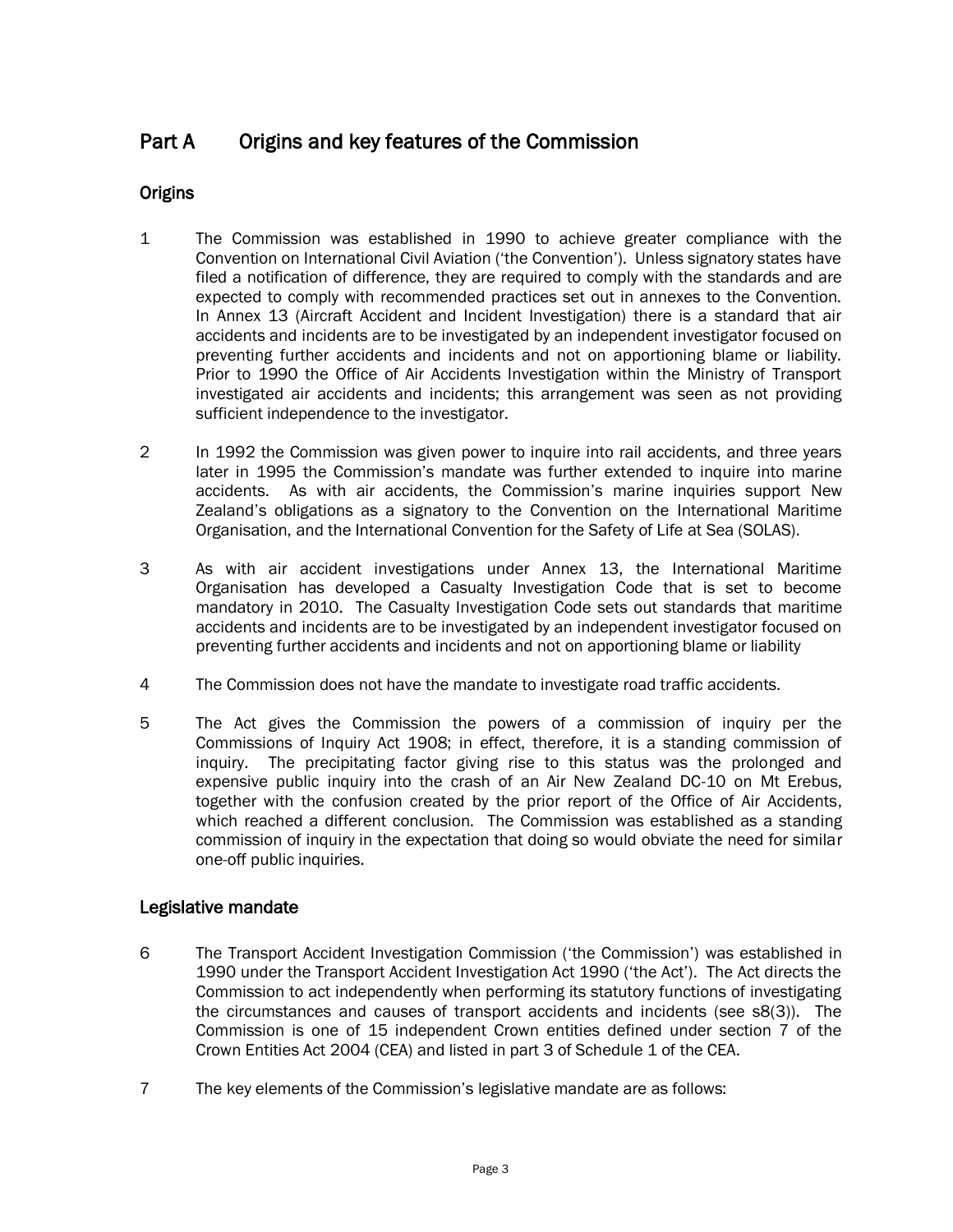- *Purpose*. The Commission"s principle purpose is to determine the circumstances and causes of civil aviation, rail and maritime accidents and incidents to avoid reoccurrences and not to ascribe blame (see s4 of the Act). (N.B. All subsequent references to statutory provisions are to be read as references to the Act.)
- $\bullet$ *Functions.* The Commission"s principal function is to investigate civil aviation, rail and maritime accidents and incidents (see s2 and s8). To that end, it must in the case of each accident or incident:
	- $\circ$  decide whether to investigate per s13, the Commission must do so if it believes that the accident or incident has significant implications for transport safety or would allow it to make recommendations that would improve transport safety, or it is directed by the Minister to investigate having itself previously decided not to do so;
	- o co-ordinate and direct the investigations it initiates (see s14);
	- $\circ$  decide which other parties (if any) should be involved in its investigations (also see s14); and
	- o publish its findings and recommendations the Commission has recommendatory powers only.
- *Powers.* The Commission has broad investigative powers under the Act including the full powers of a commission of inquiry other than the ability to award costs (see s11). the powers of entry and inspection (see s12), and powers relating to the seizure, removal and protection of evidence (see s12).
- 8 The Act gives the Commission the power to decide which accidents and incidents it investigates. In exercising this discretion the Commission applies criteria it has developed to allow it to make a preliminary assessment about whether any particular accident or incident has significant implications for transport safety. If the Commission decides not to investigate an accident or incident, it must advise the relevant safety authority (see s10).
- 9 The Commission is currently reviewing its criteria to ensure compliance with its statute.

### <span id="page-3-0"></span>Operating environment

- 10 The Commission operates alongside transport safety authorities (the Regulators) which are also charged with investigating transport accidents and incidents. The focus of the safety authorities when investigating accidents and incidents in part is to determine whether there has been compliance with the regulatory regime and, if not, to establish whether sanctions should be applied. But the safety authorities may also focus their investigations on establishing the circumstances and causes of accidents and incidents from a safety perspective, although they generally do not do so when the Commission launches an investigation.
- 11 The New Zealand Police investigate road accidents and incidents but unless these also involve rail infrastructure or a train there is no overlap with the Commission's mandate.
- 12 Coroners also have an interest in transport accidents that result in fatalities. As a result, it is possible that upwards of three parties will pursue some sort of an investigation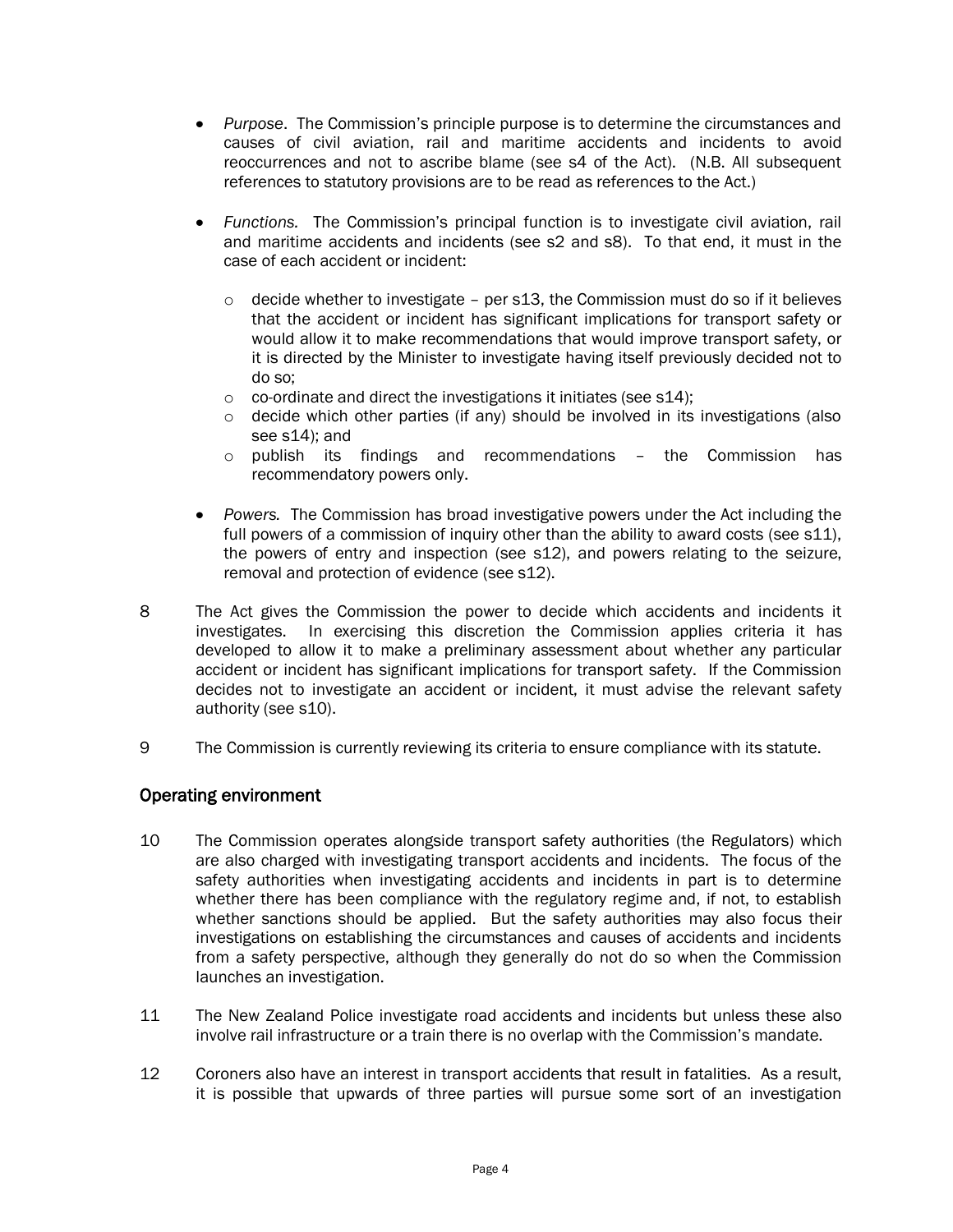following a single-mode transport accident or incident. The New Zealand Police often investigate on behalf of the Coroner, and in addition Occupational Health and Safety Inspectors may also be involved in certain circumstances.

#### <span id="page-4-0"></span>Contribution to the Government"s strategic direction

- 13 The government"s priority "to grow the New Zealand economy in order to deliver greater prosperity, security and opportunities for New Zealanders".
- 14 The Commission contributes primarily to sector objectives of "assisting safety and personal security" by inquiring into the causes of transport accidents and incidents, and sharing its findings with the transport sector with the aim of reducing repeat occurrences.
- 15 The expected impact of the Commission"s work is public confidence in a reliable, safe, secure, and therefore efficient transport system. This can be achieved from learning the lessons derived from the inquiries made. The Commission's key focus areas are heavy, large transport machines, or related things, that carry high destructive potential to people and property. The Commission"s reports into accidents and incidents tell a story of particular events and circumstances which warn of likely adverse outcomes unless operating, organisational, or environmental systems are modified in some way to reduce the risk of the event happening again, under similar conditions. The safety recommendations the Commission issues are directed at improving the overall safety of the transport system active in the adverse event, and reducing the operating risk of involved transport systems. The lessons are beneficial when transport sector participants are actively engaged in applying the learnings, incorporating the lessons in safety systems and adopting behaviours supportive of safe practice.
- 16 The Commission feeds back the safety state of the transport systems through its reports and safety recommendations.

### <span id="page-4-1"></span>Commission"s strategic direction

- 17 The Commission"s strategic direction supports its principal purpose of determining the circumstances and causes of accidents and incidents with a view to avoiding similar occurrences in the future, rather than to ascribe blame to any person (s4 TAIC Act). The focus is on fulfilling the responsibilities of its mandate on a platform of continuous improvement across four key strategic areas. These are:
	- Mandate: The Commission is the independent crown entity in the transport sector  $\bullet$ mandated to inquire into circumstances and causes of accidents and serious incidents with the view to avoiding similar incidents in the future, without ascribing blame. Its organisational form is that of a Commission of Inquiry, and consequentially it has operating methods open to it and is bound by procedural rules of inquiry and fair hearing requirements.
	- $\bullet$ Expertise: To be effective in fulfilling its mandate the Commission needs to maintain capability as a high performing accident investigation and inquiry entity.
	- $\bullet$ Information: The Commission recognises the value of reliable and factual information supporting its investigative functions and so seeks to strengthen its information platform and analytical capability.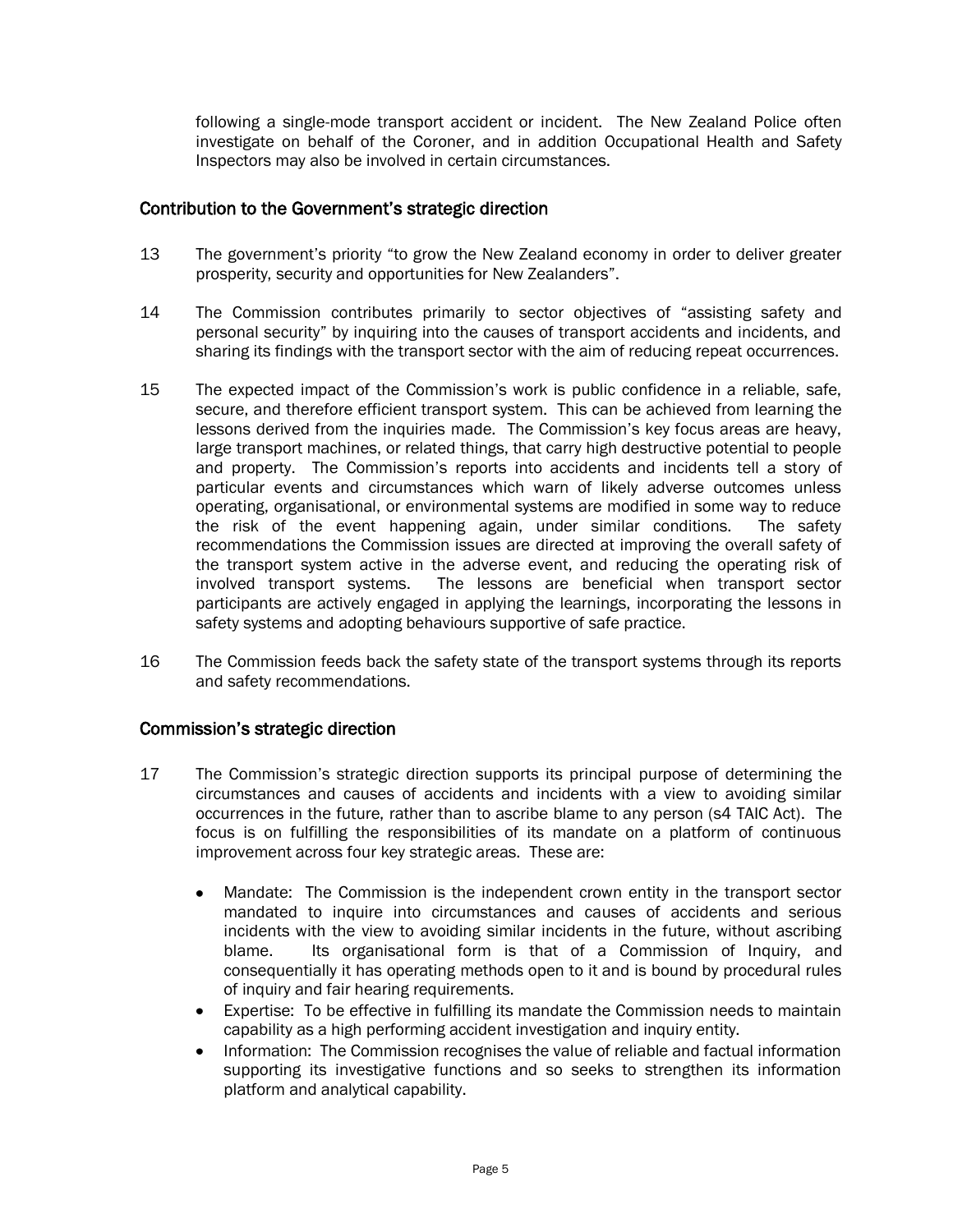- $\bullet$ Reputation: Safe-guarding and further developing the Commission"s reputation is a cornerstone in ensuring the effectiveness of the work the Commission undertakes. The Commission seeks to be trustworthy, credible, and fearless.
- 18 The Commission evaluated its progress in terms of its strategic direction in 2006/07 and found its resources and performance against these areas highlighted significant infrastructural, procedural, and capability weaknesses. This led to the commissioning of Price Waterhouse Coopers to conduct a capability review which was completed in November 2007.

### <span id="page-5-0"></span>Part B Capability and Resource Review

- 19 A pivotal finding of that review completed in November 2007 was that the Commission"s capacity to deliver on its mandate was limited by funding and resources. This allowed us to make a successful case in Budget 2008 for new funding over three years to build our corporate capability. The development of corporate capability is captured in a change management program. The program consists of four key projects:
	- 1. Developing corporate infrastructure and capability
	- 2. Upgrading IT systems
	- 3. Introducing a quality assurance framework
	- 4. Securing facilities for people and evidence
- 20 Project (4) is completed. Projects (1)  $\&$  (2) have commenced and will be managed over 2 years. Project (2) will commence mid 2009 and run into 2011.

### <span id="page-5-1"></span>Part C Looking to the Future

21 The Crown Entities Act 2004 requires Crown Entities to proactively focus on their strategic direction more than they did previously, and to engage with their Ministers when doing so. The Commission has engaged in a strategic planning process looking to the near-term (2009 – 2012) and the longer-term (2010 and beyond).

### <span id="page-5-2"></span>The near-term

- 22 At this time the Commission's judgement is that the key strategic issues confronting it in the near-term go to:
	- $\bullet$ Implementing the change program coming out of the capability review
	- Maintaining normal business operations of inquiry into accidents and serious  $\bullet$ incidents.
- 23 These issues form the basis of the Commission"s work programme identified in its Statement of Intent for 2009 and out years (attached).